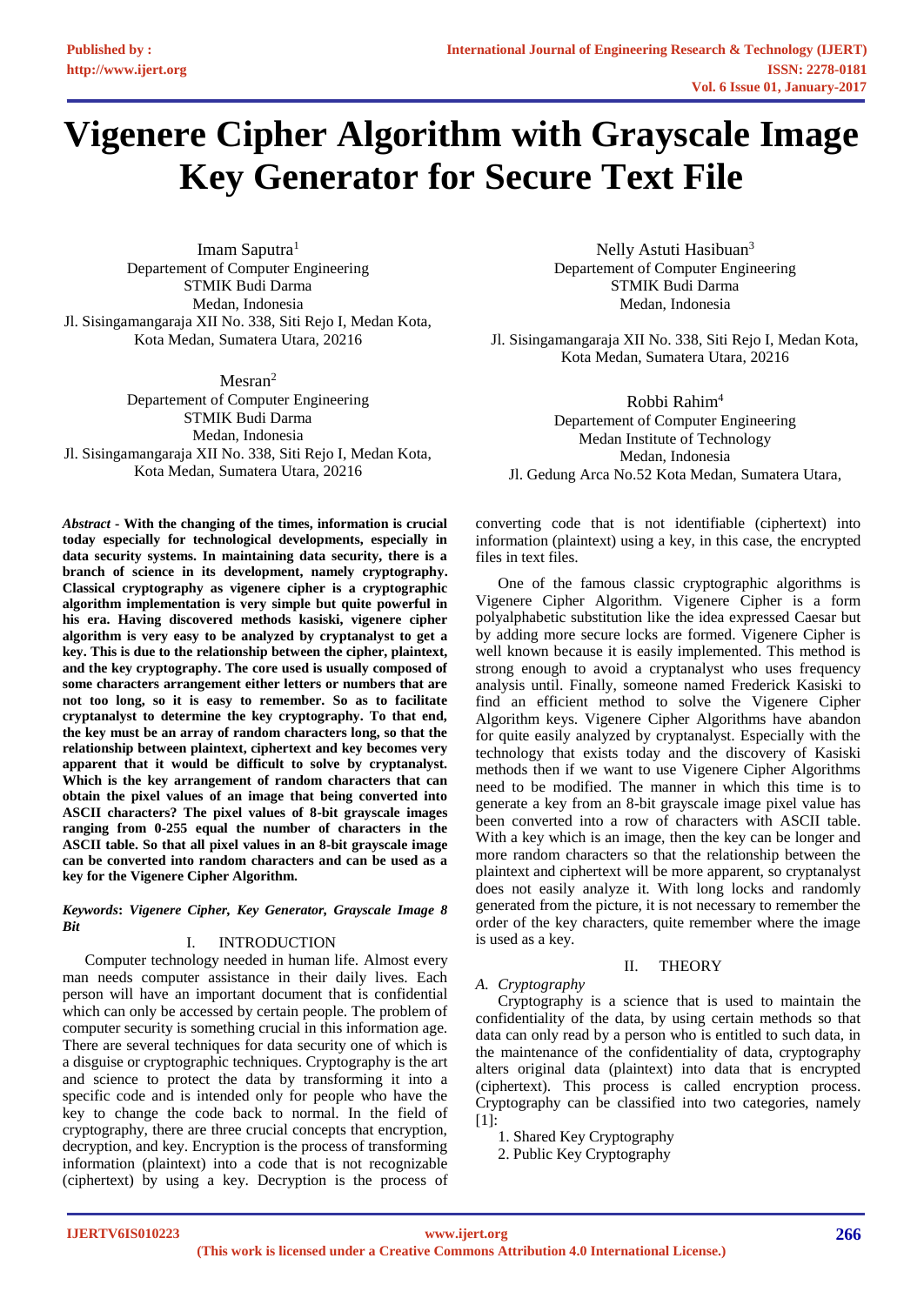Shared Key Cryptography is also often called symmetric key cryptography or cryptographic private key or secret key because of the key used in the encryption and decryption process at [2].



Fig 1. Shared Key Cryptography

Public Key Cryptography is also often called asymmetric key cryptography uses different keys in the encryption and decryption process. Only the private key used for encryption. Moreover, the public key used during the decryption process.



Fig 2. Public Key Cryptography

## *B. Vigenere Cipher Algorithm*

Vigenere Cipher Algorithm is a classical cryptographic technique are more secure than a Caesar cipher. Vigenere Cipher cipher alphabet included in the compound (Polyalphabetic Substitution Cipher) with a 26 x 26 matrix with Caesar shift cipher [3]. Vigenere Cipher is a method of encrypting text with rows cipher based on keywords. Vigenere cipher algorithm using a square table vigenere to perform the encryption process. Each row in the table squares states ciphertext letters were obtained by the caesarian cipher. Here is a square table vigenere [4].



Encryption and decryption process vigenere cipher algorithm can be represented mathematically [4]:

Encryption :  $Ci = (Pi + Ki) \text{ mod } 26$ 

Decryption :  $Pi = (Ci + Ki) \mod 26$ 

Where C0....Cn is ciphertext, P0....Pn is plaintext and K0...Kn is key

If vigenere cipher applied in computer application, the code used by the ASCII table as many as 256 characters, so if represented mathematically be:

Encryption :  $Ci = (Pi + Ki) \text{ mod } 256$ 

Decryption :  $Pi = (Ci + Ki) \text{ mod } 256$ 

### *C. Digital Image*

The image of the other terms of the picture as a multimedia component that plays a crucial form of visual information. The image has characteristics that are not owned by text data, i.e., information-rich image. The image is a twodimensional function that represents some features such as brightness or color of a scene and can be defined as a twodimensional function  $f(x, y)$  where  $(x, y)$  position of the projected and f (x, y) defines the brightness at that point [ 5].

Digital image composed of elements called picture elements, image elements, and pixels. Pixel is the smallest part of an image [6]. Digital image is divided into several types based on the depth of color a binary image, grayscale image (8 bits), a color image (24-bit) and color images (32 bit). For a grayscale image (8 bits) then the value of a pixel is represented by an 8-bit binary number with a minimum value of 0 and a maximum value of 255.



Fig 3. Grayscale Image 8 bit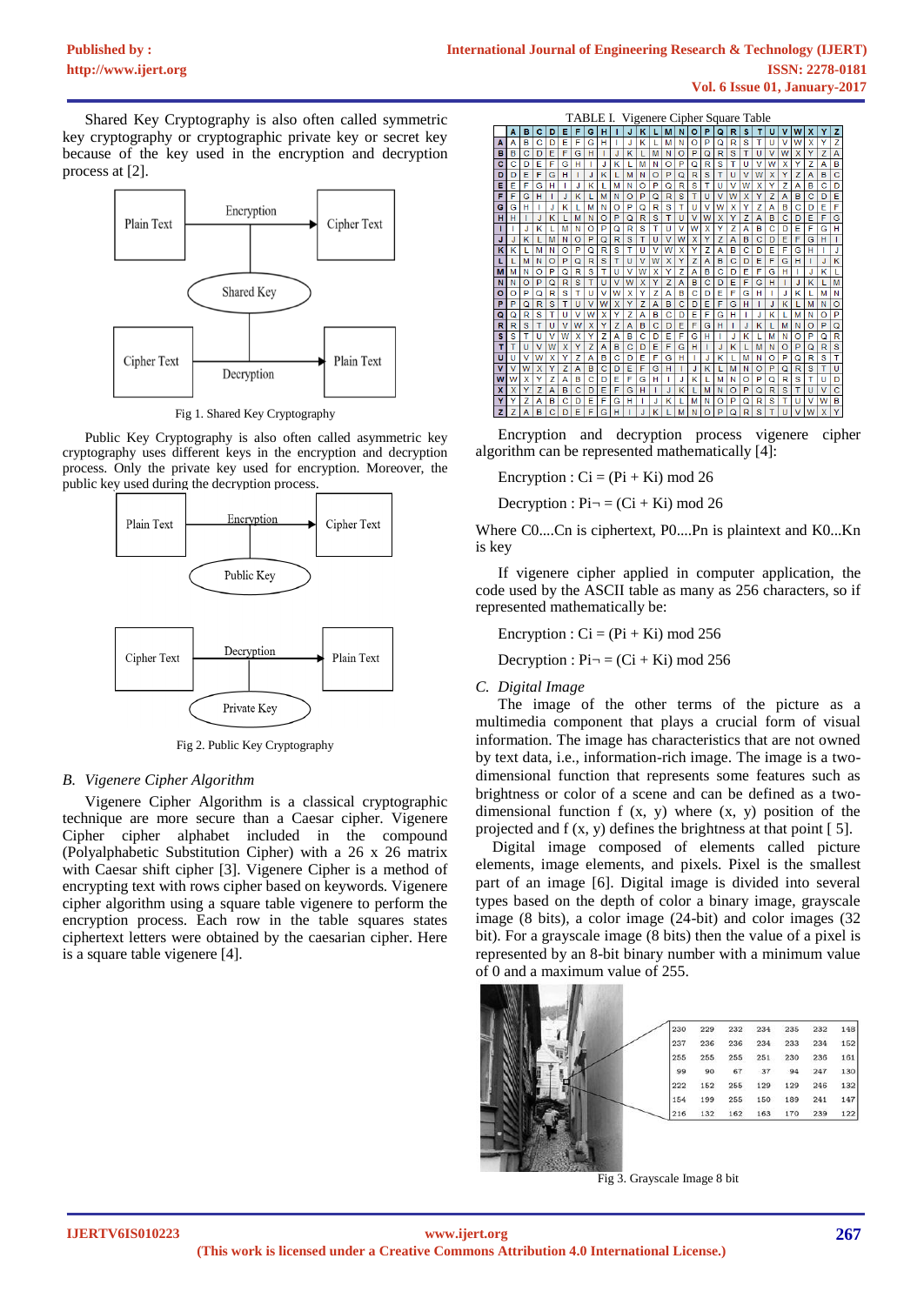## D. ASCII

ASCII (American Standard Code for Information Interchange) is an international standard in the code of letters and symbols is always used by computers and other communication tools to show the text. ASCII code has a composition of as much as 8-bit binary number. ASCII characters are divided into five groups according to their use, consistent communication, device namely control. extension information separator, code and real communication [7].

#### $III.$ **RESULT & DISCUSSION**

# A. Key Generator

To generate a series of random keys, resulting the relationship between plaintext and ciphertext are false, then used an 8-bit grayscale image with a size of 5 x 5 pixels. The pixel values of the grayscale image converted to use an ASCII table in the form of symbols or characters that will be used to perform the encryption and decryption process.

|  | 48 | 41 | 39  | 42 | 48 |
|--|----|----|-----|----|----|
|  |    | 58 | 134 | 74 |    |
|  | 46 | 37 | 142 | 88 | 45 |
|  | 26 | 42 | 152 | 72 | 20 |
|  | 15 | 20 | 44  | 26 |    |
|  |    |    |     |    |    |



If the pixel values are converted using the ASCII table

|  | Table II |                                                    |
|--|----------|----------------------------------------------------|
|  |          | <b>Conversion Values of Pixel Become Character</b> |

| Decimal         | Character                                            |
|-----------------|------------------------------------------------------|
| 48              | $\overline{0}$                                       |
| 41              | $\frac{1}{2}$                                        |
| 39              |                                                      |
| $\overline{42}$ | $\ast$                                               |
| 48              | $\overline{0}$                                       |
| 46              |                                                      |
|                 | $\frac{1}{a}$                                        |
| 58<br>134       |                                                      |
| 74              | J                                                    |
| 44              | ,                                                    |
| 46              |                                                      |
| 37              |                                                      |
| 142             |                                                      |
| 88              | $\frac{10}{\text{A}}$<br>$\frac{\text{X}}{\text{X}}$ |
| 45              |                                                      |
| 26              | <b>SUB</b>                                           |
| 42              | $\ast$                                               |
| 152             | Ÿ                                                    |
| $\frac{72}{20}$ | $\overline{H}$                                       |
|                 | $\overline{DC4}$                                     |
| $\overline{15}$ | SI                                                   |
| 20              | DC4                                                  |
| 44              | ,                                                    |
| $\frac{26}{14}$ | <b>SUB</b>                                           |
|                 | SO                                                   |

So after being converted into a character, then the key to 0)  $*$  0 : AJ.% AX-SUB  $*$  YHDC4SIDC4, SUBSO key that will be used for encryption and decryption process is the result of the conversion of the pixel values of the 8-bit grayscale image size of 5 x 5 pixels.

## **B.** Encryption Process

Text data to be encrypted is NEVER underestimate YOURSELF and keys to be used in the encryption process is 0)  $*$  0 : AJ.% AX-SUB  $*$  YHDC4SIDC4, SUBSO. If the plaintext is longer than the key, the key will be automatically restarted from the beginning so that all the characters in the encryption of plaintext completed, if the plaintext is shorter than lock the remaining locks will not be used.  $(70.10)$  $3256$  $10<1$ 

| $C_0$ =(78+48) mod 250 = 120 character t                  |
|-----------------------------------------------------------|
| $C_1=(69+41)$ mod 256 = 110 character n                   |
| $C_2=(86+39) \text{ mod } 256 = 125 \text{ character }$   |
| $C_3=(69+42)$ mod 256 = 111 character o                   |
| $C_4=(82+48) \text{ mod } 256 = 130 \text{ character } 6$ |
| $C_5=(32+46)$ mod 256 = 78 character N                    |
| $C_6 = (85+58)$ mod 256 = 143 character Å                 |
| $C_7=(78+134)$ mod 256 = 212 character E                  |
| $C_8 = (68 + 74)$ mod 256 = 142 character $\ddot{A}$      |
| C <sub>9</sub> =(69+44) mod 256 = 113 character q         |
| $C_{10} = (82+46)$ mod 256 = 128 character C              |
| $C_{11}=(69+37)$ mod 256 = 106 character j                |
| $C_{12}=(83+142)$ mod 256 = 225 character ß               |
| $C_{13}$ =(84+88) mod 256 = 170 character <sup>-1</sup>   |
| $C_{14}=(73+45)$ mod 256 = 118 character v                |
| $C_{15}=(77+26)$ mod 256 = 103 character g                |
| $C_{16} = (65+42)$ mod 256 = 109 character m              |
| $C_{17}$ =(84+152) mod 256 = 236 character y              |
| $C_{18}=(69+72)$ mod 256 = 141 character 1                |
| $C_{19} = (32+20)$ mod 256 = 52 character 4               |
| $C_{20}=(89+15)$ mod 256 = 104 character h                |
| $C_{21}=(79+20)$ mod 256 = 99 character c                 |
| $C_{22}=(85+44)$ mod 256 = 129 character ũ                |
| $C_{23}=(82+26)$ mod 256 = 108 character 1                |
| $C_{24}=(83+14)$ mod 256 = 97 character a                 |
| $C_{25}=(69+48)$ mod 256 = 117 character u                |
| $C_{26} = (76+41)$ mod 256 = 117 character u              |
| $C_{27}=(70+39)$ mod 256 = 109 character m                |

After performing the encryption process cipherteksnya be tn} oéNÅEÄqCjß vgmyl4hcülauum

## C. Decryption Process

After the plaintext is converted into ciphertext in the encryption process, the next step is to change ciperteks back into plaintext with the same key used during the encryption process. Which will decrypt ciphertext is  $\{tn\}$ oéNÅÈÄqÇjß vgmyl 4h cülauum using keys 0) '\* 0 : AJ.% AX-SUB \* ŸHDC4SIDC4, SUBSO.

P<sub>0</sub>= $(126-48)$  mod 256 = 78 character N  $P_1 = (110-41)$  mod 256 = 69 character E  $P_2=(125-39)$  mod 256 = 86 character V  $P_3 = (111-42)$  mod 256 = 69 character E  $P_4 = (130-48)$  mod 256 = 82 character R  $P_5=(78-46) \text{ mod } 256 = 32 \text{ character}$  $P_6 = (143-58)$  mod 256 = 85 character U  $P_7=(212-134)$  mod 256 = 78 character N  $P_8 = (142 - 74)$  mod 256 = 68 character D  $P_9=(113-44)$  mod 256 = 69 character E  $P_{10}$  = (128-46) mod 256 = 82 character R  $P_{11}$ =(106-37) mod 256 = 69 character E  $P_{12}=(225-142)$  mod 256 = 83 character S  $P_{13} = (170-88)$  mod 256 = 84 character T